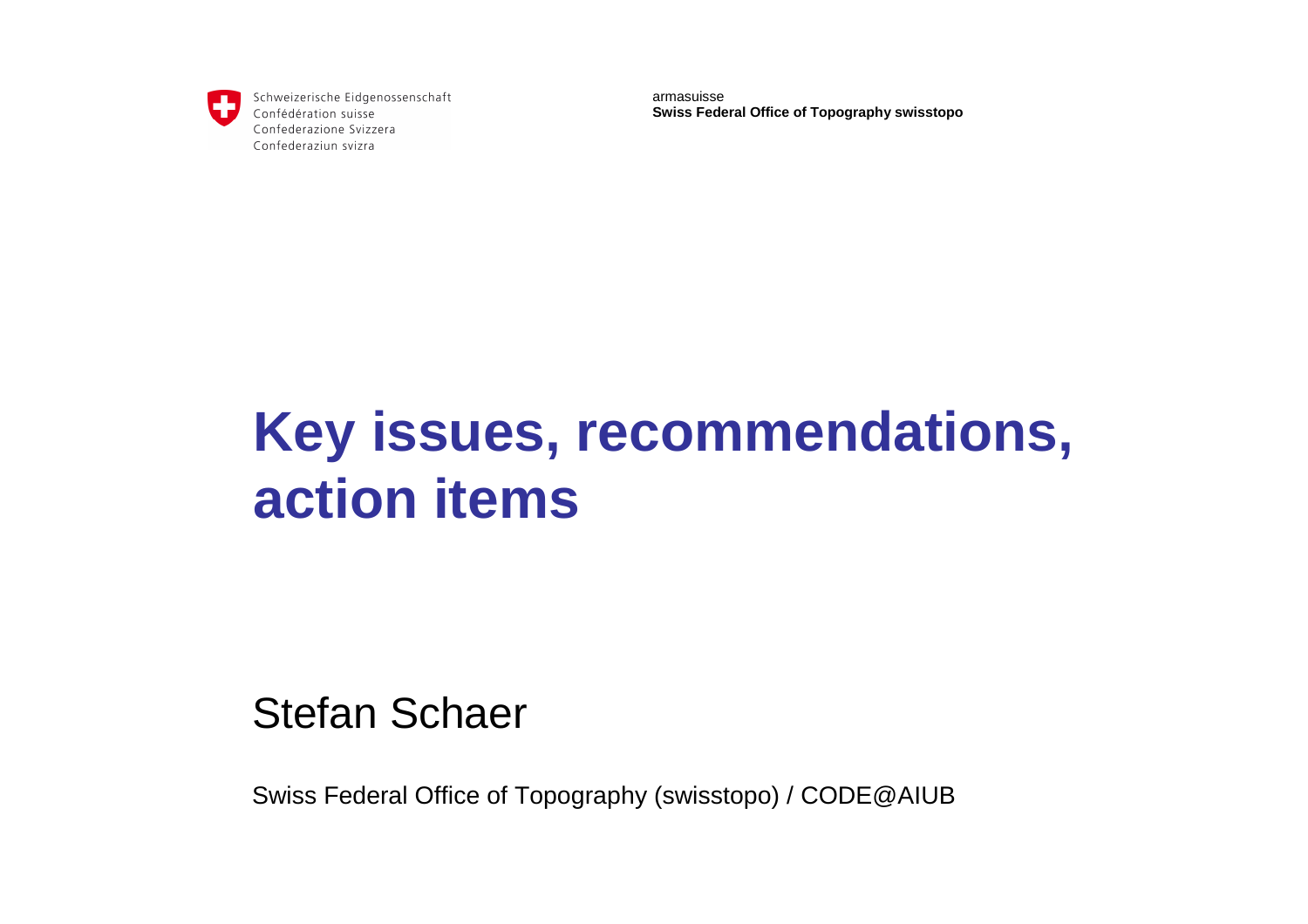#### Œ **Key issues**

- • GLONASS bias calibration
	- biases relevant to GNSS receiver interoperability
		- **nust be interpreted as biases related to "receiver clock offset** between phases and pseudoranges" as addressed by Sleewaegen (Septentrio) and Schaer (CODE)
			- $\bullet$  DCPB: differential code-phase (receiver) bias as called by Takac and Alves (Leica/NovAtel)
		- **•** (relative) calibration feasible
			- 。 Wanninger (TU Dresden)
			- o∘ Schaer (CODE) → operationally done in CODE's IGS<br>analysis for all AR-involved GNSS receiver types analysis for all AR-involved GNSS receiver types
		- RTCM community has a serious interest in finding asap a consensus for this "interoperability problem/issue"
	- biases revealing time differences between GPS and GLONASS that may vary with receiver model and receiver firmware
- Knowledge of (absolute) time difference between GPS and GLONASS•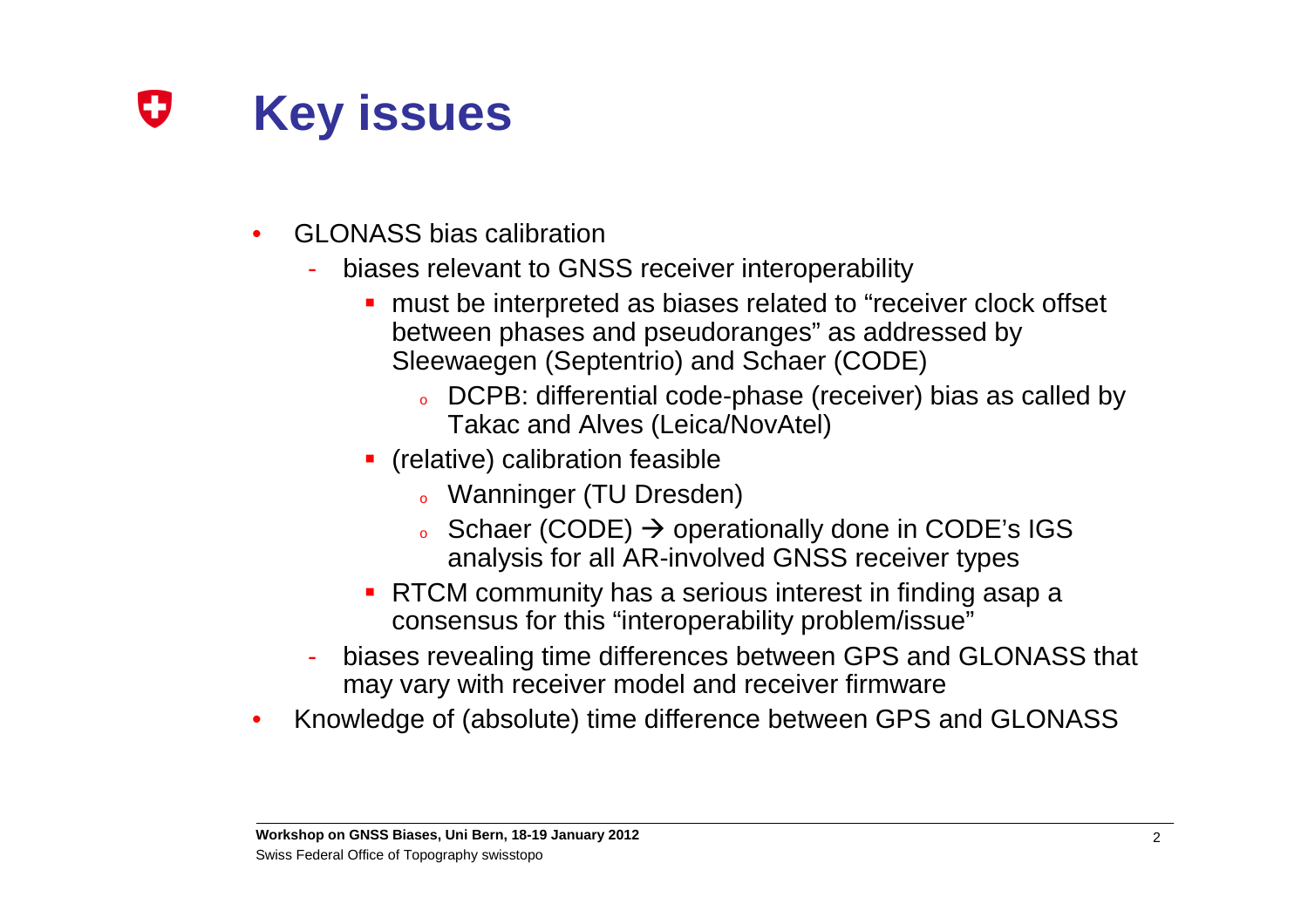#### O **Key issues (cont.)**

- •Integer clocks (and "integer PPP")
- $\bullet$ L1/L2/L5 inconsistency (or line bias variation) in GPS
- $\bullet$ Consistency among all DCB/bias products
- $\bullet$ Pilot data biases will become a key issue
- $\bullet$ BOC/MBOC tracking inconsistency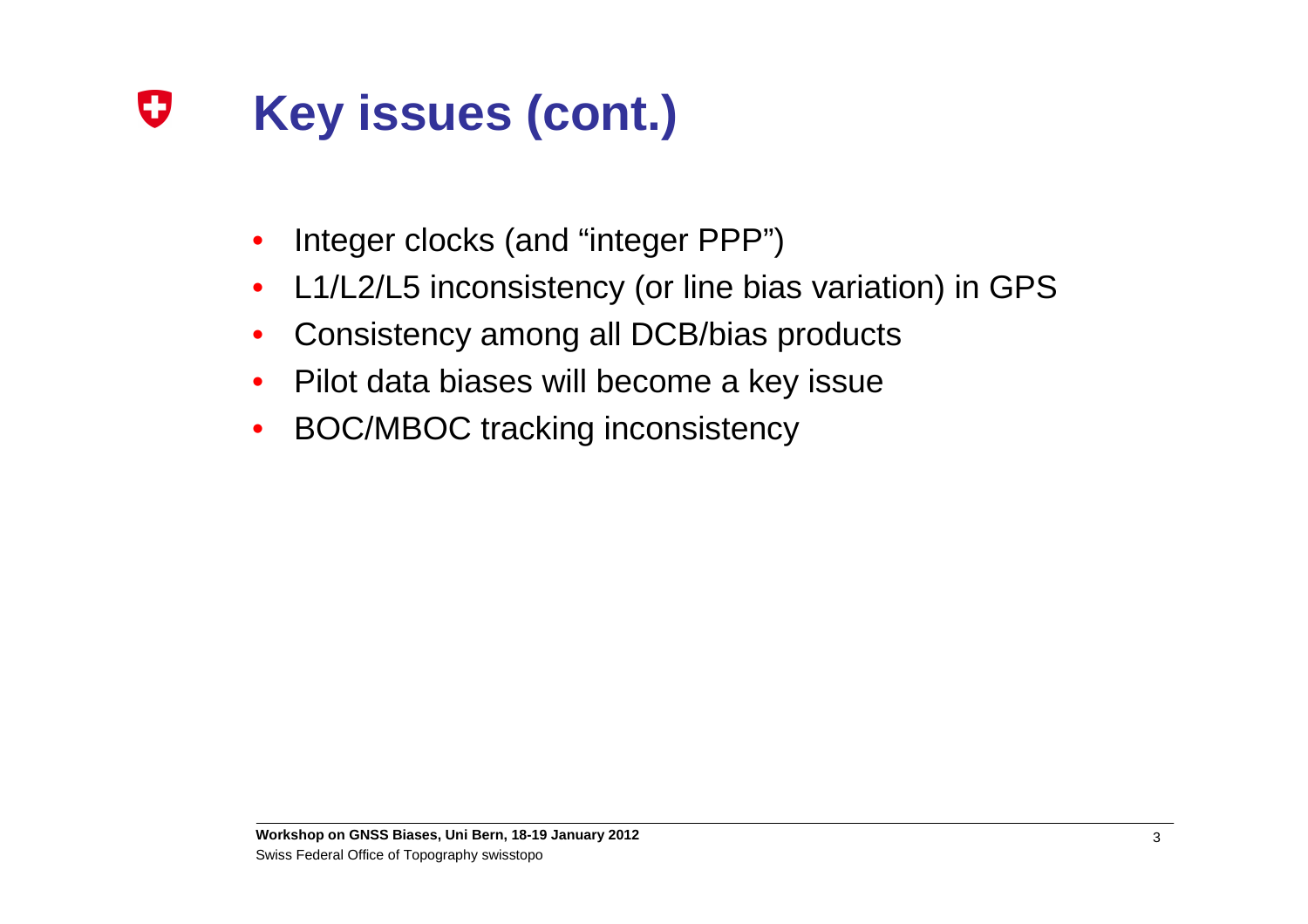#### 0 **Recommendations**

- • IGS to agree to MSM standards?
	- High-precision MSM
- "Clarified" definition of datum for GLONASS biases as •retrieved by IGS ACs (described in ACN)
- $\bullet$  Knowledge of (absolute) time difference between GPS and GLONASS is of great interest
- $\bullet$  GNSS receiver manufactures should look into the claims of Septentrio regarding the source of the DCPB (differential code-phase bias)
	- $\mathcal{L}_{\mathcal{A}}$ - If this can be confirmed then these manufacturers should conduct interoperability tests and distribute the results to encourage others to also participate
	- Manufacturers and RTCM members should consider the proposal to adopt an interoperable MSM format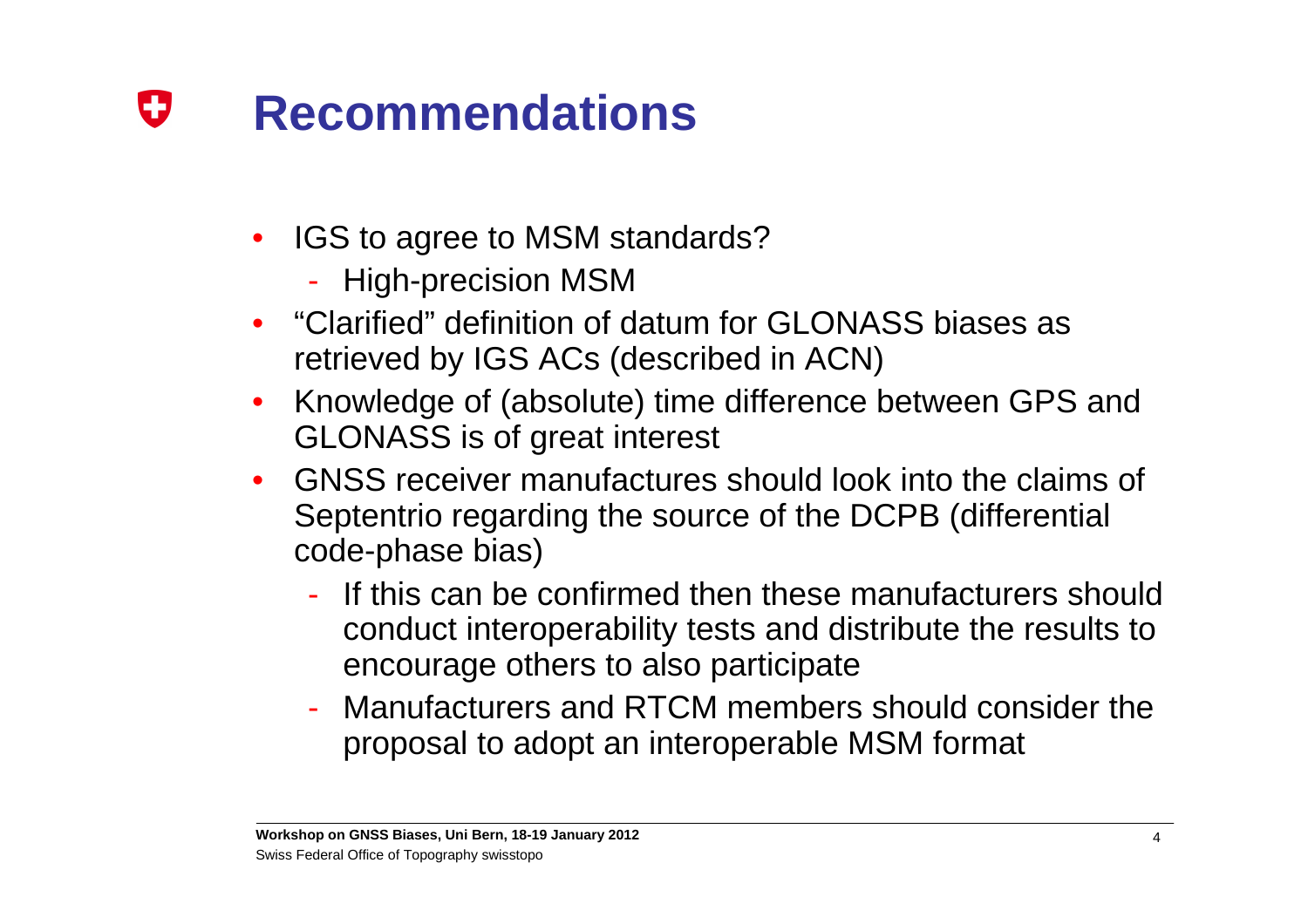## 0 **Recommendations (cont.)**

- $\bullet$  The IGS (BCWG, or M-GEX) should define a minimum set of observation/observable codes that IGS-approved receivers must support (regarding Galileo and modernized GPS)
- $\bullet$  Create a list of all provided GNSS biases (with precise definition/equation) → to be included in GNSS bias SINEX<br>format description format description
- •Detect discontinuities in DCBs
- • Extend (Bernese) DCB format to include validity interval for each bias
- $\bullet$  Investigate the possibility to convert DCBs from relative to absolute system of bias corrections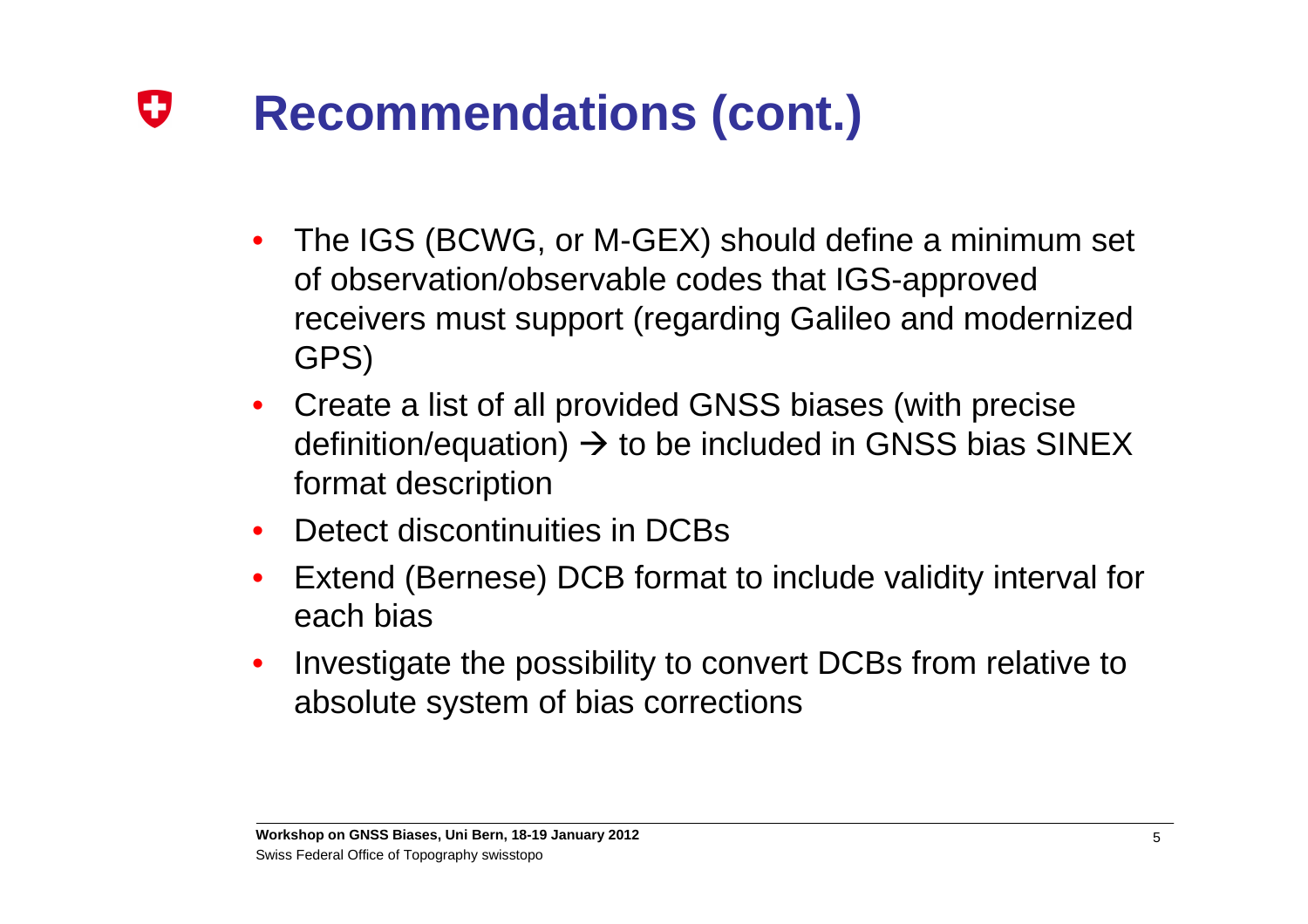## O **Recommendations (cont.)**

- $\bullet$  IGS-BCWG mailing list is promoted to be used for discussion and information exchange
	- $\mathcal{L}_{\mathcal{A}}$ - subscription to this particular IGS mailing list necessary
	- message archive just accessible by list members
	- moderator of this mailing list: S. Schaer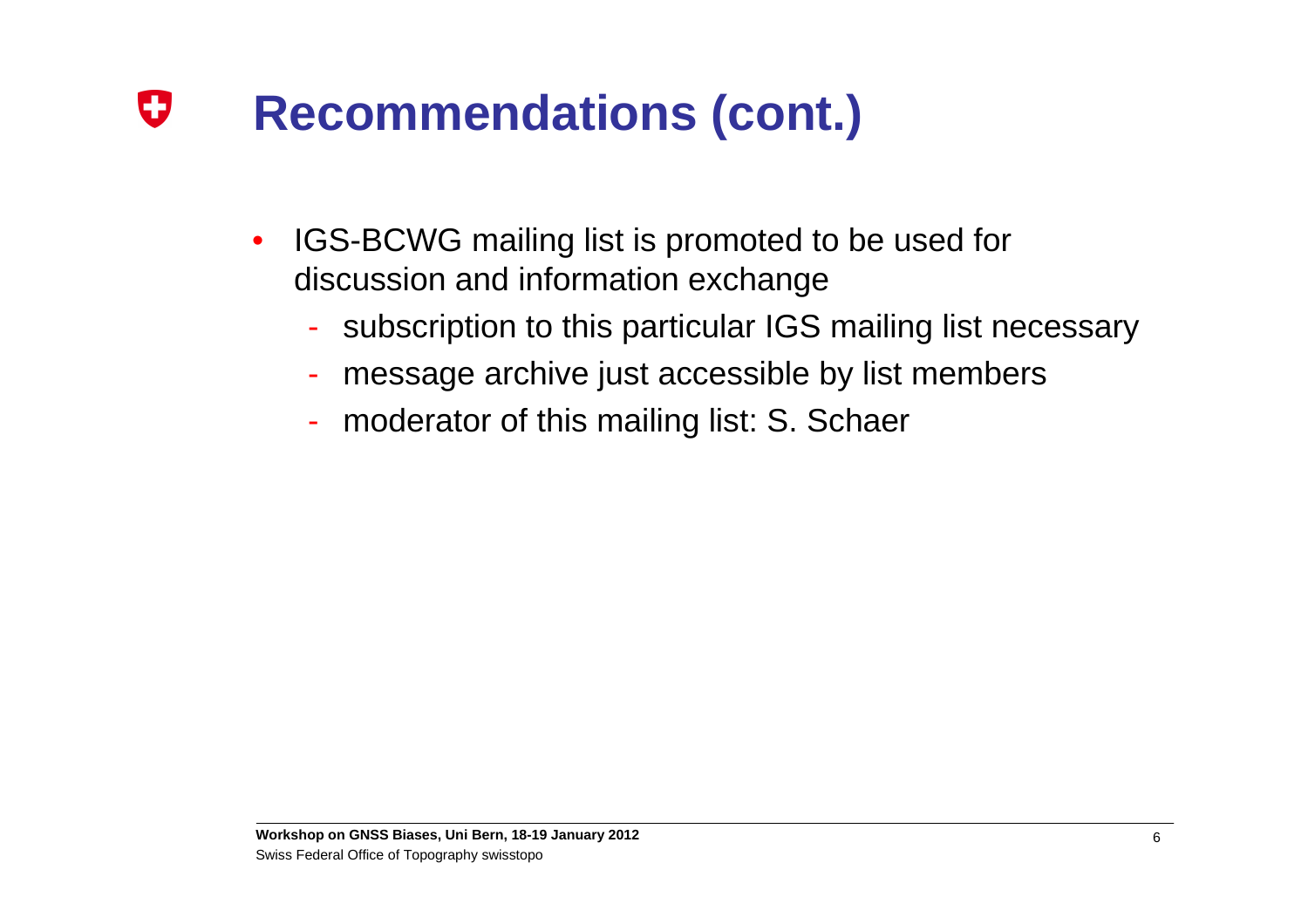#### IJ **Action items**

- • Write short summary (summarizing results and main conclusions of the biasws2012)
- • Make biasws2012 oral presentations online available (in pdf form), linked to IGS website (igs.org)
- $\bullet$  IGS ACs providing GLONASS clock corrections must provide their GLONASS bias values in bias-SINEX
- "Standardized" definition of datum for GLONASS biases as •retrieved by IGS ACs (not a must, but nice to have)
- $\bullet$  Bias-SINEX:
	- $\mathcal{L}_{\mathcal{A}}$  Collect ideas and approve them within the IGS-BCWG for an update of the bias-SINEX (version  $0.01+0.99$ ?)  $\rightarrow$ we should have a look at others existing bias formats
- $\bullet$  Member list of IGS Bias and Calibration WG (BCWG) has to be reviewed (by March 2012)